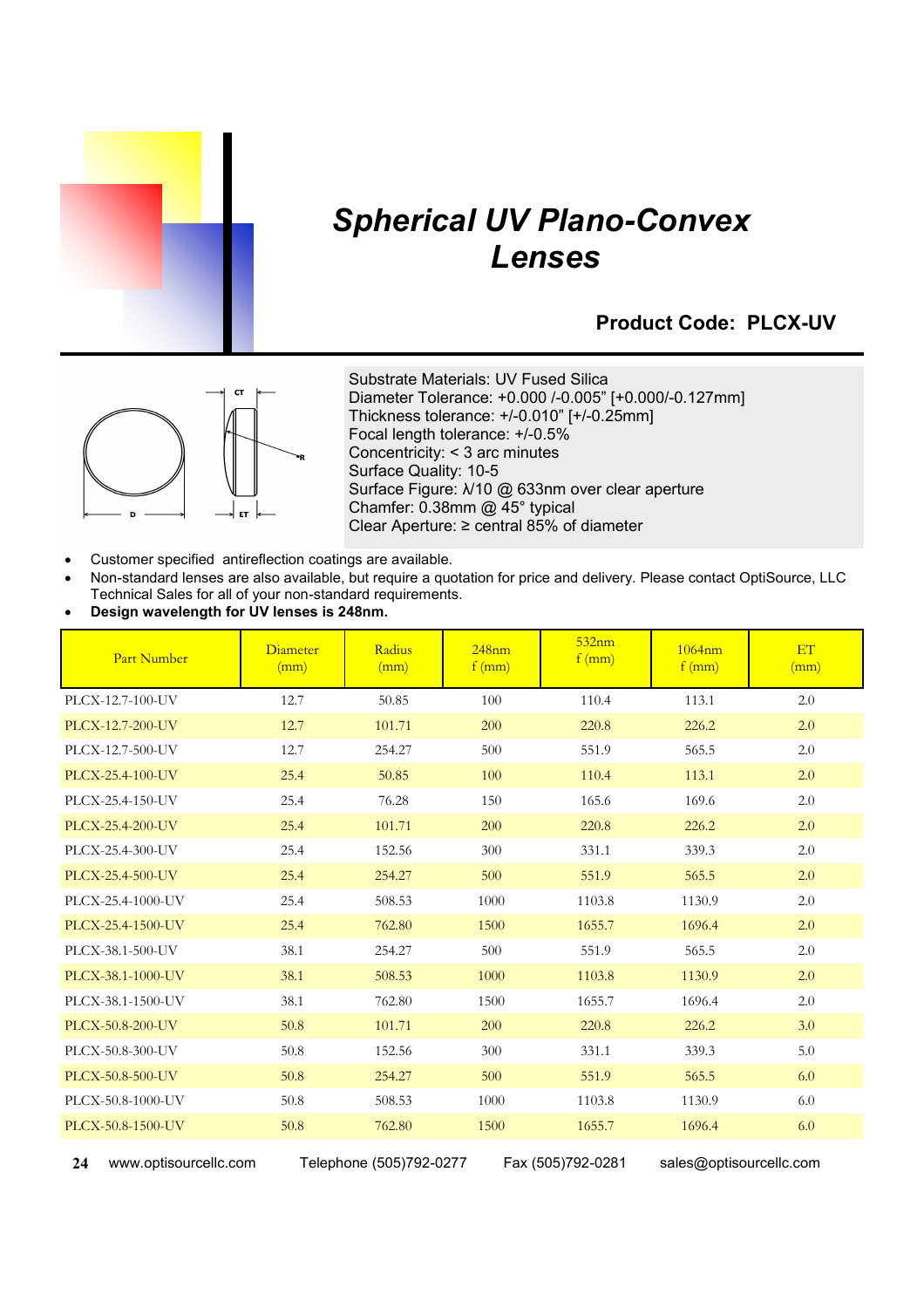



## *Spherical BK-7 Plano-Convex Lenses*

#### **Product Code: PLCX-BK**



Substrate Materials: BK-7 Diameter Tolerance: +0.000 /-0.005" [+0.000/-0.127mm] Thickness tolerance: +/-0.010" [+/-0.25mm] Focal length tolerance: +/-0.5% Concentricity: < 3 arc minutes Surface Quality: 10-5 Surface Figure: λ/10 @ 633nm over clear aperture Chamfer: 0.38mm @ 45° typical Clear Aperture: ≥ central 85% of diameter

- Customer specified antireflection coatings are available.
- x Non-standard lenses are also available, but require a quotation for price and delivery. Please contact OptiSource, LLC Technical Sales for all of your non-standard requirements.
- x **Design wavelength for BK-7 lenses is 532nm.**

| Part Number       | Diameter<br>(mm) | Radius<br>(mm) | 532nm<br>$f$ (mm) | 1064nm<br>$f$ (mm) | ET<br>(mm) |
|-------------------|------------------|----------------|-------------------|--------------------|------------|
| PLCX-12.7-100-BK  | 12.7             | 51.95          | 100               | 102.5              | 2.0        |
| PLCX-12.7-200-BK  | 12.7             | 103.89         | 200               | 205.1              | 2.0        |
| PLCX-12.7-500-BK  | 12.7             | 259.73         | 500               | 512.7              | 2.0        |
| PLCX-25.4-100-BK  | 25.4             | 51.95          | 100               | 102.5              | 2.0        |
| PLCX-25.4-150-BK  | 25.4             | 77.92          | 150               | 153.8              | 2.0        |
| PLCX-25.4-200-BK  | 25.4             | 103.89         | 200               | 205.1              | 2.0        |
| PLCX-25.4-300-BK  | 25.4             | 155.84         | 300               | 307.6              | 2.0        |
| PLCX-25.4-500-BK  | 25.4             | 259.73         | 500               | 512.7              | 2.0        |
| PLCX-25.4-1000-BK | 25.4             | 519.47         | 1000              | 1025.3             | 2.0        |
| PLCX-25.4-1500-BK | 25.4             | 779.20         | 1500              | 1538.0             | 2.0        |
| PLCX-38.1-500-BK  | 38.1             | 259.73         | 500               | 512.7              | 2.0        |
| PLCX-38.1-1000-BK | 38.1             | 519.47         | 1000              | 1025.3             | 2.0        |
| PLCX-38.1-1500-BK | 38.1             | 779.20         | 1500              | 1538.0             | 2.0        |
| PLCX-50.8-200-BK  | 50.8             | 103.89         | 200               | 205.1              | 2.0        |
| PLCX-50.8-300-BK  | 50.8             | 155.84         | 300               | 307.6              | 2.0        |
| PLCX-50.8-500-BK  | 50.8             | 259.73         | 500               | 512.7              | 2.0        |
| PLCX-50.8-1000-BK | 50.8             | 519.47         | 1000              | 1025.3             | 2.0        |
| PLCX-50.8-1500-BK | 50.8             | 779.20         | 1500              | 1538.0             | 2.0        |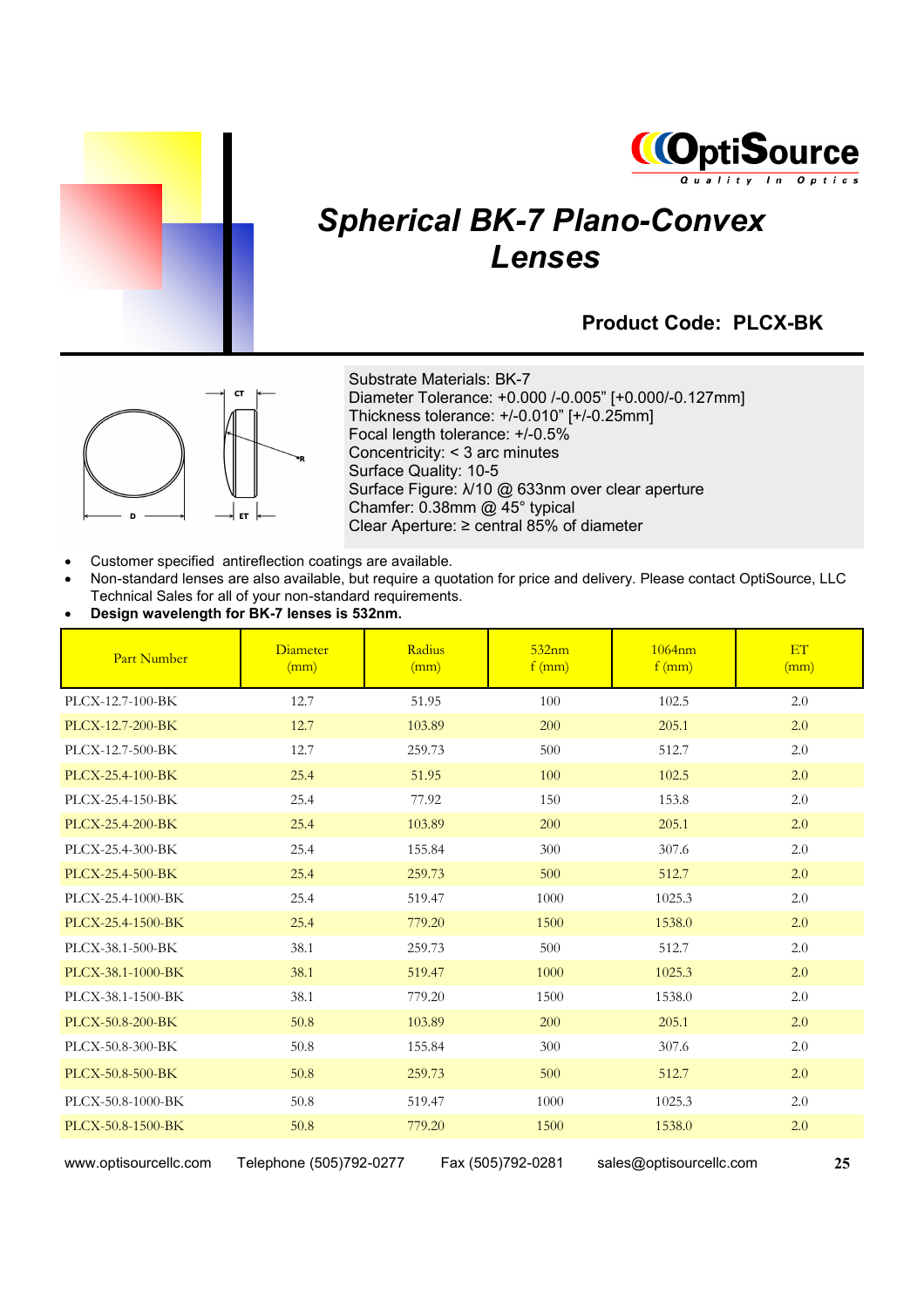

## *Spherical Plano-Convex Mirror Blanks*

#### **Product Code: SMCX**



Substrate Materials: UV Fused Silica, BK-7 Diameter Tolerance: +0.000 /-0.005" [+0.000/-0.127mm] Thickness tolerance: +/-0.010" [+/-0.25mm] Radius tolerance: +/-0.5% Concentricity: < 3 arc minutes Surface Quality: 10-5 Surface Figure: λ/10 @ 633nm over clear aperture Chamfer: 0.38mm @ 45° typical Clear Aperture: ≥ central 85% of diameter

- Customer specified coatings are available.
- Mirrors are also available in 6.35mm thick (1025).
- x Non-standard mirror blanks are also available, but require a quotation for price and delivery. Please contact OptiSource, LLC Technical Sales for all of your non-standard requirements.

| <b>Part Number</b> | Diameter<br>(mm) | CT<br>(mm) | Radius<br>(mm) | Substrate<br>Material |
|--------------------|------------------|------------|----------------|-----------------------|
| SMCX-1037-50-XX    | 25.4             | 9.525      | 50             | UV, BK-7              |
| SMCX-1037-100-XX   | 25.4             | 9.525      | 100            | <b>UV, BK-7</b>       |
| SMCX-1037-150-XX   | 25.4             | 9.525      | 150            | UV, BK-7              |
| SMCX-1037-200-XX   | 25.4             | 9.525      | 200            | $UV, BK-7$            |
| SMCX-1037-300-XX   | 25.4             | 9.525      | 300            | UV, BK-7              |
| SMCX-1037-500-XX   | 25.4             | 9.525      | 500            | <b>UV, BK-7</b>       |
| SMCX-1037-750-XX   | 25.4             | 9.525      | 750            | UV, BK-7              |
| SMCX-1037-1000-XX  | 25.4             | 9.525      | 1000           | <b>UV, BK-7</b>       |
| SMCX-1037-2000-XX  | 25.4             | 9.525      | 2000           | UV, BK-7              |
| SMCX-1037-3000-XX  | 25.4             | 9.525      | 3000           | <b>UV, BK-7</b>       |
| SMCX-1037-5000-XX  | 25.4             | 9.525      | 5000           | UV, BK-7              |
| SMCX-1037-7500-XX  | 25.4             | 9.525      | 7500           | <b>UV, BK-7</b>       |
| SMCX-1037-10000-XX | 25.4             | 9.525      | 10000          | UV, BK-7              |
| SMCX-1037-20000-XX | 25.4             | 9.525      | 20000          | $UV, BK-7$            |
| SMCX-2037-300-XX   | 50.8             | 9.525      | 300            | UV, BK-7              |
| SMCX-2037-500-XX   | 50.8             | 9.525      | 500            | $UV, BK-7$            |
| SMCX-2037-750-XX   | 50.8             | 9.525      | 750            | UV, BK-7              |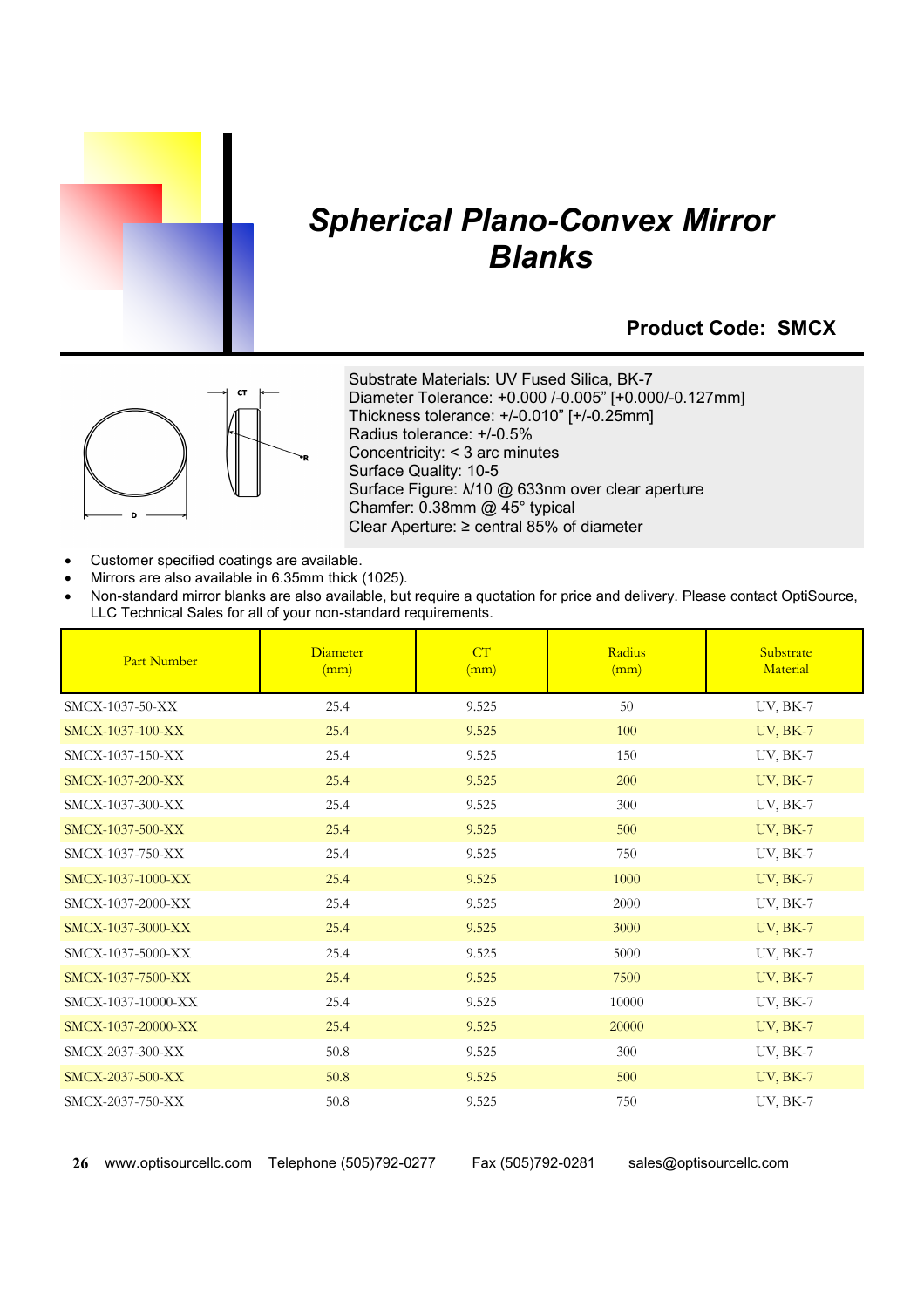



# *Spherical Plano-Convex Mirror Blanks*

### **Product Code: SMCX**

| Part Number        | <b>Diameter</b><br>(mm) | CT<br>(mm) | Radius<br>(mm) | Substrate<br>Material |
|--------------------|-------------------------|------------|----------------|-----------------------|
| SMCX-2037-1000-XX  | 50.8                    | 9.525      | 1000           | UV, BK-7              |
| SMCX-2037-2000-XX  | 50.8                    | 9.525      | 2000           | $UV, BK-7$            |
| SMCX-2037-3000-XX  | 50.8                    | 9.525      | 3000           | UV, BK-7              |
| SMCX-2037-5000-XX  | 50.8                    | 9.525      | 5000           | $UV, BK-7$            |
| SMCX-2037-7500-XX  | 50.8                    | 9.525      | 7500           | UV, BK-7              |
| SMCX-2037-10000-XX | 50.8                    | 9.525      | 10000          | $UV$ , $BK-7$         |
| SMCX-2037-20000-XX | 50.8                    | 9.525      | 20000          | UV, BK-7              |

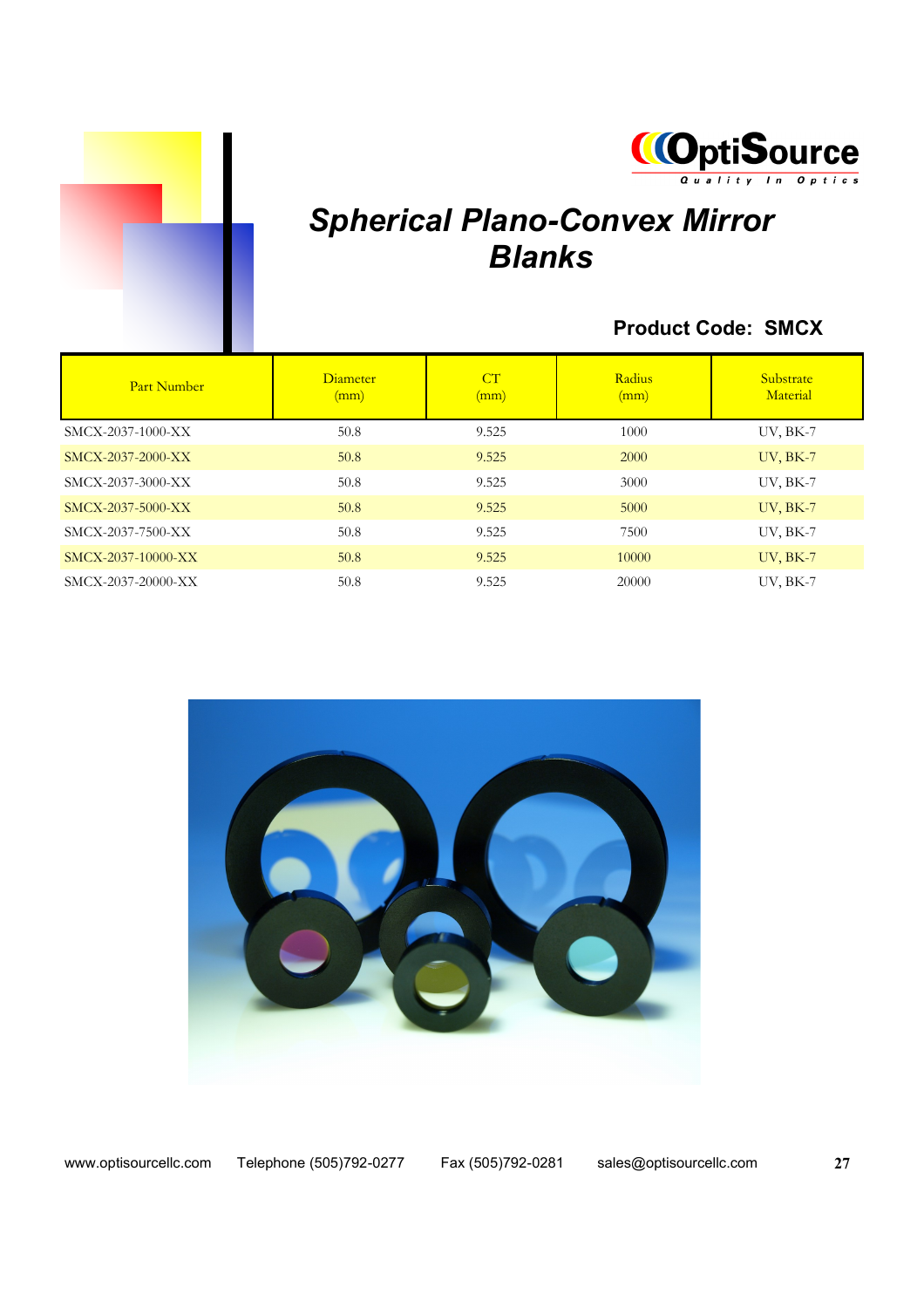

### *Spherical UV Plano-Concave Lenses*

#### **Product Code: PLCC-UV**



Substrate Materials: UV Fused Silica Diameter Tolerance: +0.000 /-0.005" [+0.000/-0.127mm] Thickness tolerance: +/-0.010" [+/-0.25mm] Focal length tolerance: +/-0.5% Concentricity: < 3 arc minutes Surface Quality : 10-5 Surface Figure: λ/10 @ 633nm over clear aperture Chamfer: 0.38mm @ 45° typical Clear Aperture: ≥ central 85% of diameter

- Customer specified antireflection coatings are available.
- If you are unable to find the lens you desire, please call OptiSource Technical Sales regarding a quotation for your prototype or OEM requirement.
- x **Design wavelength for UV lenses is 248nm.**

| <b>Part Number</b> | <b>Diameter</b><br>(mm) | Radius<br>(mm) | 248nm<br>$f$ (mm) | 532nm<br>$f$ (mm) | 1064nm<br>$f$ (mm) | CT<br>(mm) |
|--------------------|-------------------------|----------------|-------------------|-------------------|--------------------|------------|
| PLCC-12.7-100-UV   | 12.7                    | 50.85          | $-100$            | $-110.4$          | $-113.1$           | 2.0        |
| PLCC-12.7-200-UV   | 12.7                    | 101.71         | $-200$            | $-220.8$          | $-226.2$           | 2.0        |
| PLCC-12.7-500-UV   | 12.7                    | 254.27         | $-500$            | $-551.9$          | $-565.5$           | 2.0        |
| PLCC-25.4-100-UV   | 25.4                    | 50.85          | $-100$            | $-110.4$          | $-113.1$           | 2.0        |
| PLCC-25.4-200-UV   | 25.4                    | 101.71         | $-200$            | $-220.8$          | $-226.2$           | 2.0        |
| PLCC-25.4-300-UV   | 25.4                    | 152.56         | $-300$            | $-331.1$          | $-339.3$           | 2.0        |
| PLCC-25.4-500-UV   | 25.4                    | 254.27         | $-500$            | $-551.9$          | $-565.5$           | 3.0        |
| PLCC-25.4-1000-UV  | 25.4                    | 508.53         | $-1000$           | $-1103.8$         | $-1130.9$          | 3.0        |
| PLCC-25.4-1500-UV  | 25.4                    | 762.80         | $-1500$           | $-1655.7$         | $-1696.4$          | 4.0        |
| PLCC-38.1-500-UV   | 38.1                    | 254.27         | $-500$            | $-551.9$          | $-565.5$           | 3.0        |
| PLCC-38.1-1000-UV  | 38.1                    | 508.53         | $-1000$           | $-1103.8$         | $-1130.9$          | 4.0        |
| PLCC-38.1-1500-UV  | 38.1                    | 762.80         | $-1500$           | $-1655.7$         | $-1696.4$          | 4.0        |
| PLCC-50.8-200-UV   | 50.8                    | 101.71         | $-200$            | $-220.8$          | $-226.2$           | 3.0        |
| PLCC-50.8-300-UV   | 50.8                    | 152.56         | $-300$            | $-331.1$          | $-339.3$           | 3.0        |
| PLCC-50.8-500-UV   | 50.8                    | 254.27         | $-500$            | $-551.9$          | $-565.5$           | 5.0        |
| PLCC-50.8-1000-UV  | 50.8                    | 508.53         | $-1000$           | $-1103.8$         | $-1130.9$          | 5.0        |
| PLCC-50.8-1500-UV  | 50.8                    | 762.80         | $-1500$           | $-1655.7$         | $-1696.4$          | 5.0        |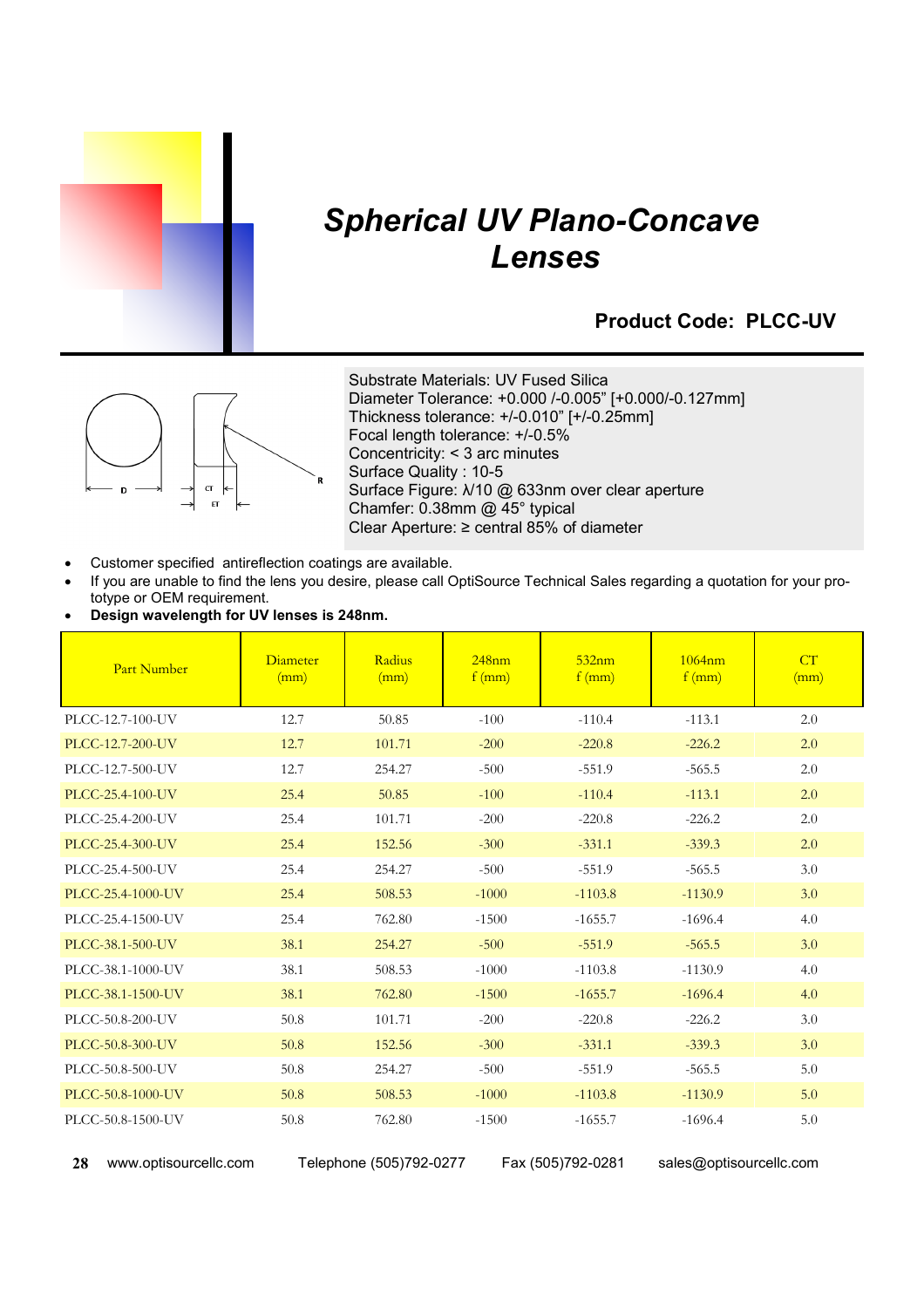



### *Spherical BK-7 Plano-Concave Lenses*

#### **Product Code: PLCC-BK**



Substrate Materials: BK-7 Diameter Tolerance: +0.000 /-0.005" [+0.000/-0.127mm] Thickness tolerance: +/-0.010" [+/-0.25mm] Focal length tolerance: +/-0.5% Concentricity: < 3 arc minutes Surface Quality: 10-5 Surface Figure: λ/10 @ 633nm over clear aperture Chamfer: 0.38mm @ 45° typical Clear Aperture: ≥ central 85% of diameter

- Customer specified antireflection coatings are available.
- If you are unable to find the lens you desire, please call OptiSource Technical Sales regarding a quotation for your prototype or OEM requirement.
- x **Design wavelength for BK-7 lenses is 532nm.**

| <b>Part Number</b> | <b>Diameter</b><br>(mm) | Radius<br>(mm) | 532nm<br>$f$ (mm) | 1064nm<br>$f$ (mm) | CT<br>(mm) |
|--------------------|-------------------------|----------------|-------------------|--------------------|------------|
| PLCC-12.7-100-BK   | 12.7                    | 51.95          | $-100$            | $-102.5$           | 2.0        |
| PLCC-12.7-200-BK   | 12.7                    | 103.89         | $-200$            | $-205.1$           | 2.0        |
| PLCC-12.7-500-BK   | 12.7                    | 259.73         | $-500$            | $-512.7$           | 2.0        |
| PLCC-25.4-100-BK   | 25.4                    | 51.95          | $-100$            | $-102.5$           | 2.0        |
| PLCC-25.4-200-BK   | 25.4                    | 103.89         | $-200$            | $-205.1$           | 2.0        |
| PLCC-25.4-300-BK   | 25.4                    | 155.84         | $-300$            | $-307.6$           | 2.0        |
| PLCC-25.4-500-BK   | 25.4                    | 259.73         | $-500$            | $-512.7$           | 3.0        |
| PLCC-25.4-1000-BK  | 25.4                    | 519.47         | $-1000$           | $-1025.3$          | 3.0        |
| PLCC-25.4-1500-BK  | 25.4                    | 779.20         | $-1500$           | $-1538.0$          | 4.0        |
| PLCC-38.1-500-BK   | 38.1                    | 259.73         | $-500$            | $-512.7$           | 3.0        |
| PLCC-38.1-1000-BK  | 38.1                    | 519.47         | $-1000$           | $-1025.3$          | 4.0        |
| PLCC-38.1-1500-BK  | 38.1                    | 779.20         | $-1500$           | $-1538.0$          | 4.0        |
| PLCC-50.8-200-BK   | 50.8                    | 103.89         | $-200$            | $-205.1$           | 3.0        |
| PLCC-50.8-300-BK   | 50.8                    | 155.84         | $-300$            | $-307.6$           | 3.0        |
| PLCC-50.8-500-BK   | 50.8                    | 259.73         | $-500$            | $-512.7$           | 5.0        |
| PLCC-50.8-1000-BK  | 50.8                    | 519.47         | $-1000$           | $-1025.3$          | 5.0        |
| PLCC-50.8-1500-BK  | 50.8                    | 779.20         | $-1500$           | $-1538.0$          | 5.0        |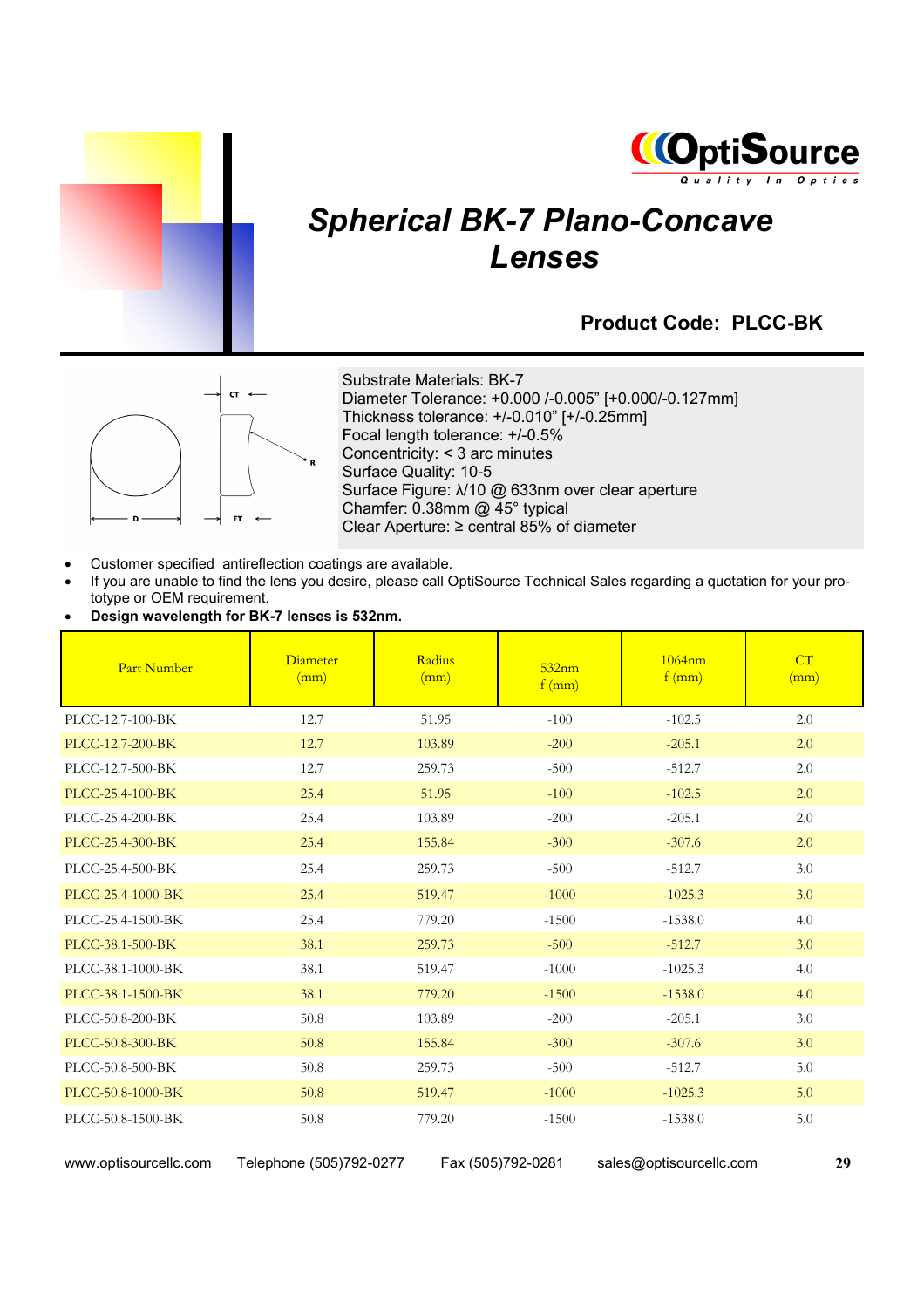

### *Spherical Plano-Concave Mirror Blanks*

#### **Product Code: SMCC**



Substrate Materials: UV Fused Silica, BK-7 Diameter Tolerance: +0.000 /-0.005" [+0.000/-0.127mm] Thickness tolerance: +/-0.010" [+/-0.25mm] Radius tolerance: +/-0.5% Concentricity: < 3 arc minutes Surface Quality: 10-5 Surface Figure: λ/10 @ 633nm over clear aperture Chamfer: 0.38mm @ 45° typical Clear Aperture: ≥ central 85% of diameter

- Customer specified coatings are available.
- Mirrors are also available in 6.35mm thick.
- x Non-standard mirror blanks are also available, but require a quotation for price and delivery. Please contact OptiSource, LLC Technical Sales for all of your non-standard requirements.

| <b>Part Number</b> | <b>Diameter</b><br>(mm) | CT<br>(mm) | Radius<br>(mm) | Substrate<br>Material |
|--------------------|-------------------------|------------|----------------|-----------------------|
| SMCC-1037-50-XX    | 25.4                    | 9.525      | 50             | UV, BK-7              |
| SMCC-1037-75-XX    | 25.4                    | 9.525      | 75             | <b>UV, BK-7</b>       |
| SMCC-1037-100-XX   | 25.4                    | 9.525      | 100            | <b>UV, BK-7</b>       |
| SMCC-1037-150-XX   | 25.4                    | 9.525      | 150            | <b>UV, BK-7</b>       |
| SMCC-1037-200-XX   | 25.4                    | 9.525      | 200            | <b>UV, BK-7</b>       |
| SMCC-1037-300-XX   | 25.4                    | 9.525      | 300            | <b>UV, BK-7</b>       |
| SMCC-1037-500-XX   | 25.4                    | 9.525      | 500            | <b>UV, BK-7</b>       |
| SMCC-1037-750-XX   | 25.4                    | 9.525      | 750            | <b>UV, BK-7</b>       |
| SMCC-1037-1000-XX  | 25.4                    | 9.525      | 1000           | <b>UV, BK-7</b>       |
| SMCC-1037-1500-XX  | 25.4                    | 9.525      | 1500           | <b>UV, BK-7</b>       |
| SMCC-1037-2000-XX  | 25.4                    | 9.525      | 2000           | <b>UV, BK-7</b>       |
| SMCC-1037-3000-XX  | 25.4                    | 9.525      | 3000           | <b>UV, BK-7</b>       |
| SMCC-1037-5000-XX  | 25.4                    | 9.525      | 5000           | <b>UV, BK-7</b>       |
| SMCC-1037-7500-XX  | 25.4                    | 9.525      | 7500           | <b>UV, BK-7</b>       |
| SMCC-1037-10000-XX | 25.4                    | 9.525      | 10000          | <b>UV, BK-7</b>       |
| SMCC-1037-20000-XX | 25.4                    | 9.525      | 20000          | <b>UV, BK-7</b>       |
| SMCC-2037-100-XX   | 50.8                    | 9.525      | 100            | <b>UV, BK-7</b>       |